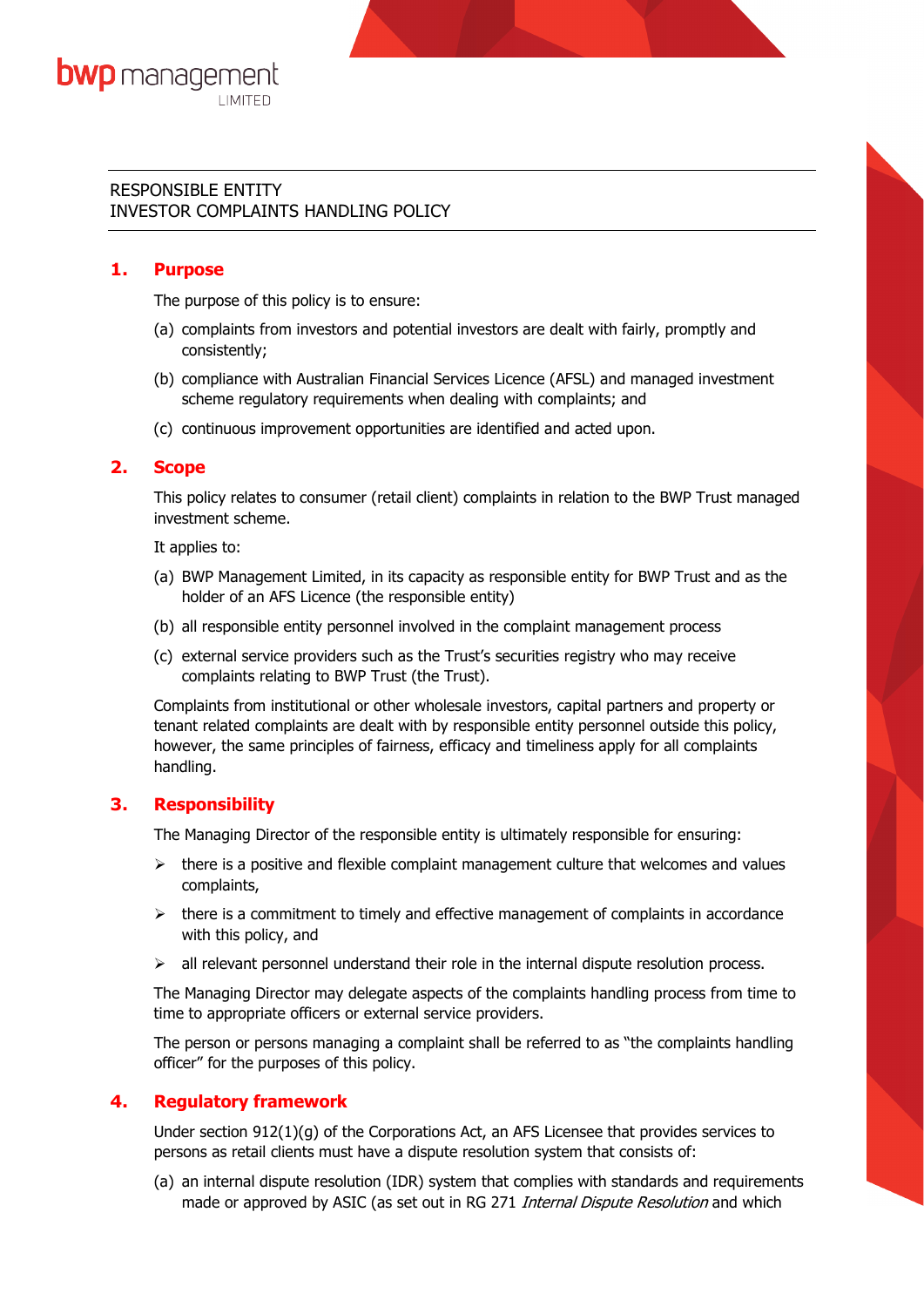applies to complaints received on or after 5 October 2021) that covers complaints made by retail clients against the licensee in relation to all financial services provided; and

(b) membership of the Australian Financial Complaints Authority (AFCA), an external dispute resolution scheme.

# **5. What is a "complaint"**

A complaint is an expression of dissatisfaction made to or about an organisation related to its products, services, staff or the handling of a complaint, where a response or resolution is explicitly or implicitly expected or legally required <sup>[1](#page-1-0)</sup>.

A complaint may be made verbally or in writing.

A complaint can be distinguished from:

- $\triangleright$  a general enquiry or request for information
- $\triangleright$  an expression of dissatisfaction about matters outside the responsible entity's control e.g. market conditions
- $\triangleright$  feedback provided in survevs
- $\triangleright$  administrative queries (eg enquiries on distributions or lost cheques) unless raised on several occasions by one or more investors and the circumstances indicate there may be a systemic problem, in which case the query should be considered a complaint.

# **6. Requirements for responding to a complaint**

#### **Complaints handling process**

When a complaint has been received, the complaints handling officer must:

- (a) acknowledge receipt of the complaint within 24 hours (or one business day) after receipt, or as soon as practicable, and
- (b) consider the complaint and provide a response within 30 calendar days of receipt of the complaint. This timeframe may only be exceeded if the complexity of the complaint or circumstances beyond the responsible entity's control are such that there is no reasonable opportunity to provide the response in that timeframe.

A complaint can be acknowledged verbally or in writing.

### **Internal dispute resolution (IDR) responses**

Any complaint that requires more than 5 business days to resolve, requires an IDR response.

An "IDR response" is a written communication from the responsible entity to the complainant, informing them of:

- (a) the final outcome of their complaint (either confirmation of actions by the responsible entity to fully resolve the complaint or reasons for rejection or partial rejection of the complaint)
- (b) their right to take the complaint to AFCA if they are not satisfied with the IDR response, and
- (c) the contact details of AFCA.

If the responsible entity rejects or partially rejects the complaint, the IDR response must clearly set out the reasons for the decision by:

(a) identifying and addressing the issues raised in the complaint

<span id="page-1-0"></span> $1$  As defined in AS/NZS 10002:2014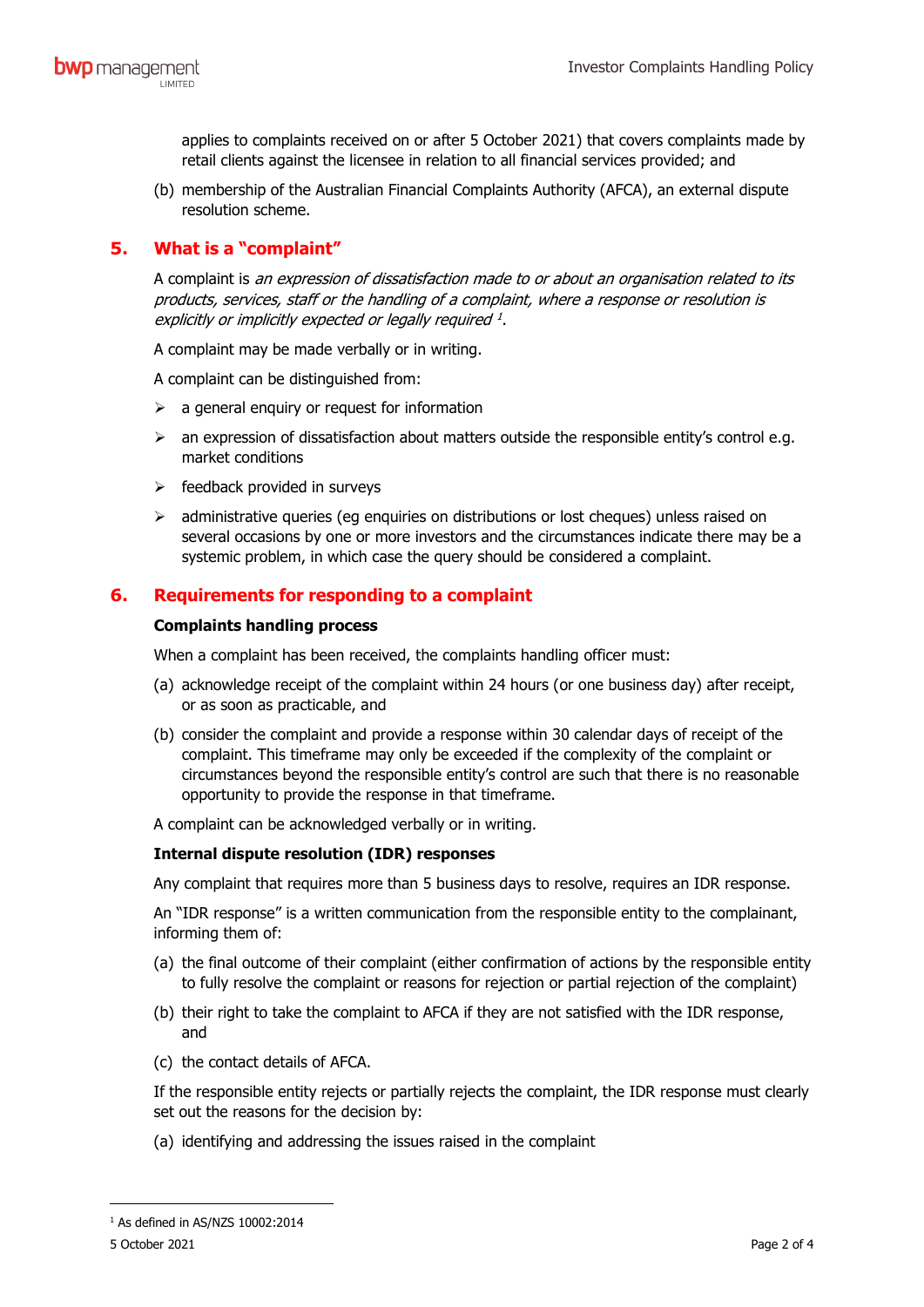- (b) setting out the responsible entity's findings on material questions of fact and referring to the information that supports those findings; and
- (c) providing enough detail for the complainant to understand the basis of the decision and to be fully informed when deciding whether to escalate the matter to AFCA.

#### **Complaints closed within 5 business days of receipt**

Unless otherwise requested by the complainant, the responsible entity does not need to provide an IDR response to a complainant if the responsible entity closes the complaint within 5 business days after receipt of the complaint because the responsible entity has:

- (a) resolved the complaint to the complainant's satisfaction, or
- (b) given the complainant an explanation and/or apology when the responsible entity can take no further action to reasonably address the complaint.

#### **External dispute resolution**

The responsible entity is a member of Australian Financial Complaints Authority (AFCA).

Retail client investors have the right to refer their complaint to AFCA for independent review.

#### **Complainant's rights**

In accordance with the Australian Standards for Complaints Handling, the complainant has the right to:

- (a) have their complaint addressed in an equitable, objective, unbiased and prompt manner
- (b) request additional assistance if required to lodge a complaint eg a translator
- (c) authorise their representatives to lodge complaints on their behalf (eg financial counsellors. Legal representatives, family or friends)
- (d) be informed of the responsible entity's procedures for dealing with complaints
- (e) be informed of their rights for independent review of the complaint
- (f) be treated courteously and kept informed of the progress of their complaint
- (g) be informed of the responsible entity's decision and reasons for that decision.

### **7. Complaints reporting**

All complaints received by responsible entity personnel must be immediately reported to the Compliance Manager who records them in the complaints register.

The complaints handling officer must maintain a record of all communications and dates for entry into the register.

The Compliance Manager reviews the handling of all complaints to ensure compliance with this policy and to identify any underlying systemic weaknesses or issues that may have been highlighted by the complaint.

Systemic issues are reported to the Managing Director who is responsible for ensuring any corrective actions are implemented eg amendments to procedures or controls or additional training of personnel.

Al complaints data is reported to the Board.

### **8. Communicating the complaints management processes**

The responsible entity's complaints handling process is summarised on the Trust website along with a link to this policy.

Information on how to access AFCA is provided in the Trust's full year and half year reports.